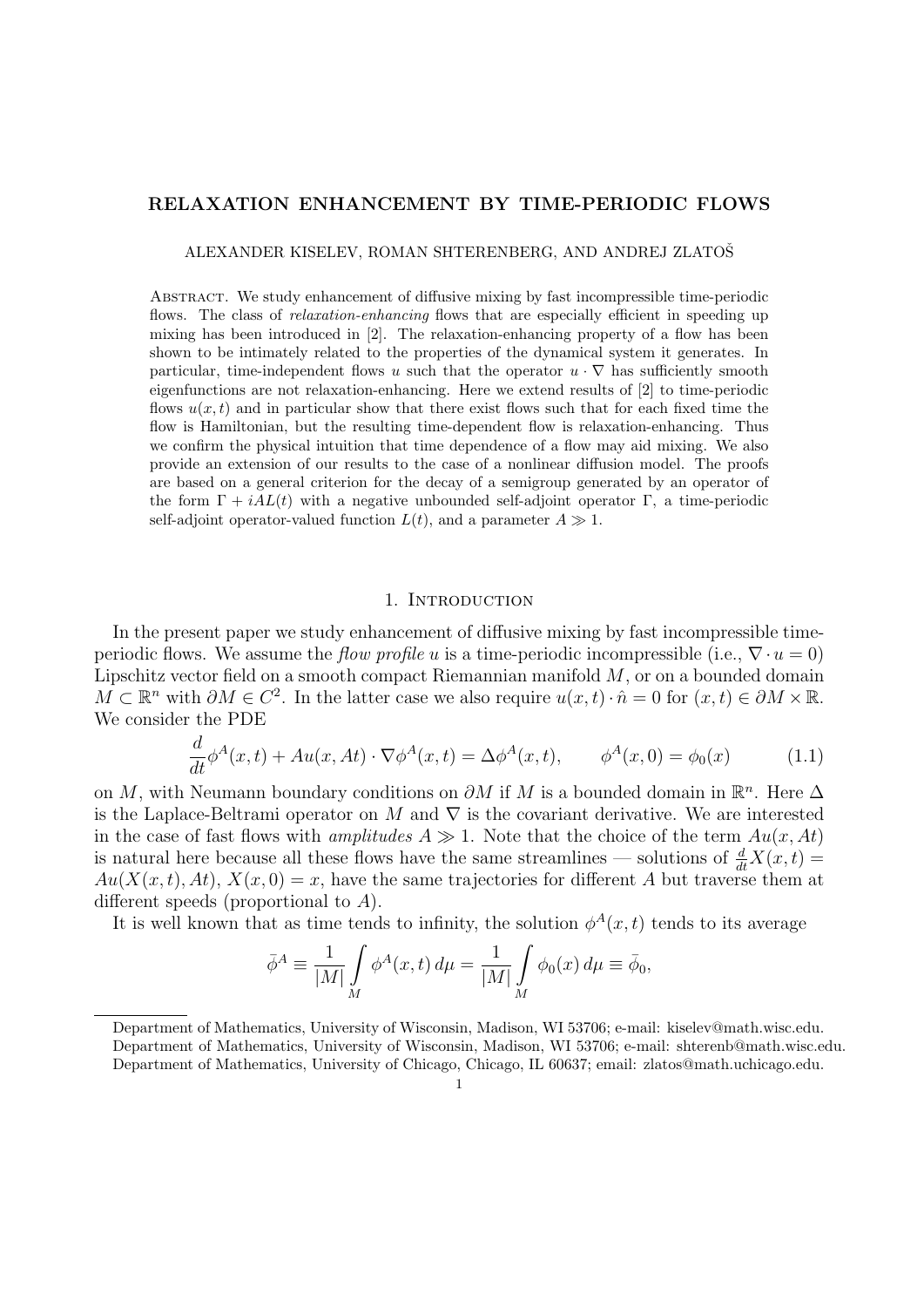with  $|M|$  the volume of M and  $\mu$  the volume measure. This convergence is exponentially fast in  $L^2(M)$  with a rate that depends on A and u but is uniformly bounded below by the reciprocal of the Poincaré constant  $C_M$  for M as can be immediately seen from

$$
\frac{d}{dt} \|\phi^A(\cdot, t) - \bar{\phi}_0\|_{L^2(M)}^2 = -2\|\nabla\phi^A(\cdot, t)\|_{L^2(M)}^2 \le -\frac{2}{C_M^2} \|\phi^A(\cdot, t) - \bar{\phi}_0\|_{L^2(M)}^2. \tag{1.2}
$$

We note that uniform  $(in A, u) L<sup>p</sup>(M) \to L<sup>q</sup>(M)$  bounds on the evolution  $(1.1)$  (see, e.g., [2]) yield the same decay rate in all  $L^p(M)$ .

In contrast to the above, the present work studies enhancement of this relaxation to average for solutions of (1.1) by flows, and its achievment on short time scales. As can be seen from (1.2), this phenomenon occurs when  $\|\nabla \phi^A(\cdot, t)\|_{L^2(M)}$  becomes large, that is, the solution  $\phi^A$ is kept rough for some time. This can happen when the underlying flow is well mixing and we would like to understand which properties of the flow make it efficient in this respect.

The question of the influence of advection on diffusion is very natural and physically relevant, and the subject has a long history. We refer to the recent paper [2] for a more detailed overview of the relevant literature. In [2], a class of relaxation-enhancing time-independent flows has been introduced, and a sharp characterization of such flows has been obtained. Our main goal here is to generalize the results of [2] to allow periodic time dependence, and also to provide some interesting examples. Let us recall the definition of these flows from [2], adjusted to our setting.

**Definition 1.1.** We say that the incompressible time-periodic flow  $u \in \text{Lip}(M \times \mathbb{R})$  is *relaxation-enhancing* if for any  $\tau, \delta > 0$  there is  $A_0 > 0$  such that for any  $A > A_0$  and any initial datum  $\phi_0 \in L^2(M)$  with  $\|\phi_0\|_{L^2(M)} = 1$ , the solution  $\phi^A(x, t)$  satisfies

$$
\|\phi^A(\cdot,\tau) - \bar{\phi}_0\|_{L^2(M)} < \delta. \tag{1.3}
$$

*Remark.* We note that just as in [2],  $\|\phi_0\|_{L^2(M)} = 1$  can be replaced by  $\|\phi_0\|_{L^p(M)} = 1$  and the  $L^2(M)$ -norm in (1.3) by the  $L^q(M)$ -norm (with any  $p, q \in [1, \infty]$ ) without a change to the class of relaxation-enhancing flows.

The flow u defines a unitary evolution  $\{U(t)\}_{t\in\mathbb{R}}$  on  $L^2(M)$  such that for any  $\psi \in L^2(M)$ ,

$$
(U(t)\psi)(X(x,t)) \equiv \psi(x) \tag{1.4}
$$

with  $X(x, t)$  the unique solution to the ODE

$$
\frac{d}{dt}X(x,t) = u(X(x,t),t), \qquad X(x,0) = x.
$$
\n(1.5)

That is,

$$
\frac{d}{dt}(U(t)\psi) + u \cdot \nabla(U(t)\psi) = 0.
$$
\n(1.6)

We also let  $U(t,s) \equiv U(t)U(s)^*$  so that  $(U(t,s)\psi)(X(x,t)) \equiv \psi(X(x,s))$ . Unitarity of the group  $\{U(t, s)\}_{s,t\in\mathbb{R}}$  is implied by incompressibility of u which guarantees that  $X(\cdot, t)$  is areapreserving. We note that if  $u(x,t) = u(x)$  is time independent, then  $U(t,s) = e^{(-u \cdot \nabla)(t-s)}$ .

The main result of this paper is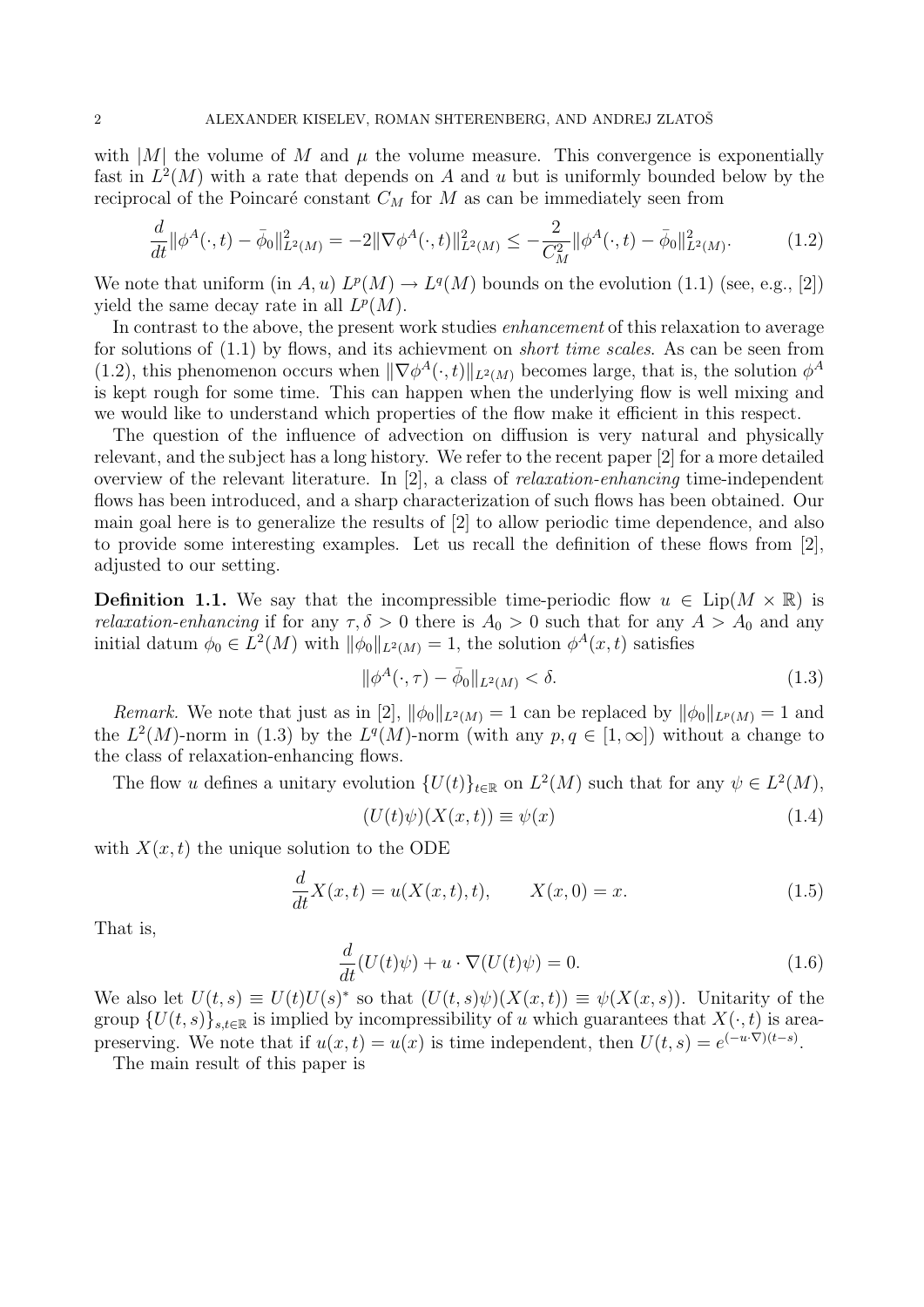**Theorem 1.2.** Let M be a smooth compact Riemannian manifold. A time p-periodic incompressible flow  $u \in \text{Lip}(M \times \mathbb{R})$  is relaxation enhancing if and only if the period operator  $U(p)$ has no eigenfunctions in  $H^1(M)$  other than the constant function.

Remark. 1. When u is time-independent, then this is the main result of [2] (and  $U(p)$  can be replaced by  $u \cdot \nabla$  in the statement of the theorem).

2. In the case of time-independent u and M a bounded domain with Dirichlet boundary conditions, a necessary and sufficient condition for  $u$  to be relaxation-enhancing has been derived earlier in [1] by methods different from [2] and this paper. In particular, [1] provides estimates on the principal eigenvalue of the operator  $-\Delta + Au \cdot \nabla$  and ties the behavior of this eigenvalue with short-time evolution corresponding to (1.1). Such a link is currently not available in the case of compact manifolds or Neumann boundary conditions.

We will now discuss an example showing how important time dependence of the flow can be for relaxation enhancement. It is an example of a relaxation-enhancing time-periodic flow that, frozen at each instance of time, has closed streamlines and is not relaxationenhancing as a stationary flow. This shows that relaxation enhancement can be achieved by flows of relatively simple structure if time dependence is allowed. This contrasts with the time independent case, where relaxation-enhancing flows must be quite complex (which is necessary to ensure purely continuous spectrum or only rough eigenfunctions of  $u \cdot \nabla$ ).

We call a time-independent flow u on  $M = \mathbb{T}^{2n}$  Hamiltonian if there is a C<sup>1</sup>-function  $H : M \to \alpha \mathbb{T}$  (for some  $\alpha > 0$  and  $\alpha \mathbb{T} \equiv [0, \alpha]$  with ends identified) or  $H : M \to \mathbb{R}$ such that  $u(x) = (-H_{x_{n+1}}(x),..., -H_{x_{2n}}(x),H_{x_1}(x),...,H_{x_n}(x))$ . For instance, the flow  $u(x) \equiv (0, 2)$  on  $\mathbb{T}^2$  corresponds to the 2T-valued Hamiltonian  $H(x) = 2x_1$ . We note that if H takes values in  $\alpha$ T, then it is also called a *multivalued Hamiltonian* as it corresponds to a multivalued function with values in R. It is easy to see from Theorem 1.2 that no stationary Hamiltonian flow can be relaxation-enhancing. Indeed, any  $\psi(x) \equiv \omega(H(x))$  with  $\omega$  a smooth α-periodic real-valued function is an  $H^1(M)$  eigenfunction of  $u \cdot \nabla$ . A part of our motivation was the question of existence of time-periodic Hamiltonian relaxation-enhancing flows which we now answer in the affirmative by providing the following example on the twodimensional torus. We note that a stationary incompressible flow on  $\mathbb{T}^2$  is Hamiltonian (and has closed streamlines) if and only if its mean  $(\bar{u}_1, \bar{u}_2) \equiv \int_{\mathbb{T}^2} u(x) dx$  has rationally dependent coordinates. That is,  $\bar{u}_1$  and  $\bar{u}_2$  are integer multiples of the same number  $\alpha > 0$ , in which case the function  $H: \mathbb{T}^2 \to \alpha \mathbb{T}$ ,

$$
H(x_1, x_2) \equiv \int_0^{x_1} u_2(y, 0) \, dy - \int_0^{x_2} u_1(x_1, y) \, dy,
$$

is a Hamiltonian for u. Notice that  $H \in C^1(\mathbb{T}^2; \alpha \mathbb{T})$  because  $\int_0^1 u_1(x_1, y) dy = \bar{u}_1$  and  $\int_0^1 u_2(y, x_2) dy = \bar{u}_2$  for any  $x_1, x_2$  due to incompressibility of u, and that a real-valued Hamiltonian exists for u only if  $(\bar{u}_1, \bar{u}_2) = (0, 0)$ .

**Example 1.3.** Let  $v \in Lip(\mathbb{T}^2)$  be any stationary smooth incompressible relaxation-enhancing flow, for instance, a flow with a purely continuous spectrum (see, e.g., [6, 7]). If  $(\bar{v}_1, \bar{v}_2) \equiv$  $\int_{\mathbb{T}^2} v(x)dx$  is its mean, then  $\bar{v}_1, \bar{v}_2 \neq 0$  because v cannot be Hamiltonian. Let  $b \equiv (\bar{v}_1, 0)$  and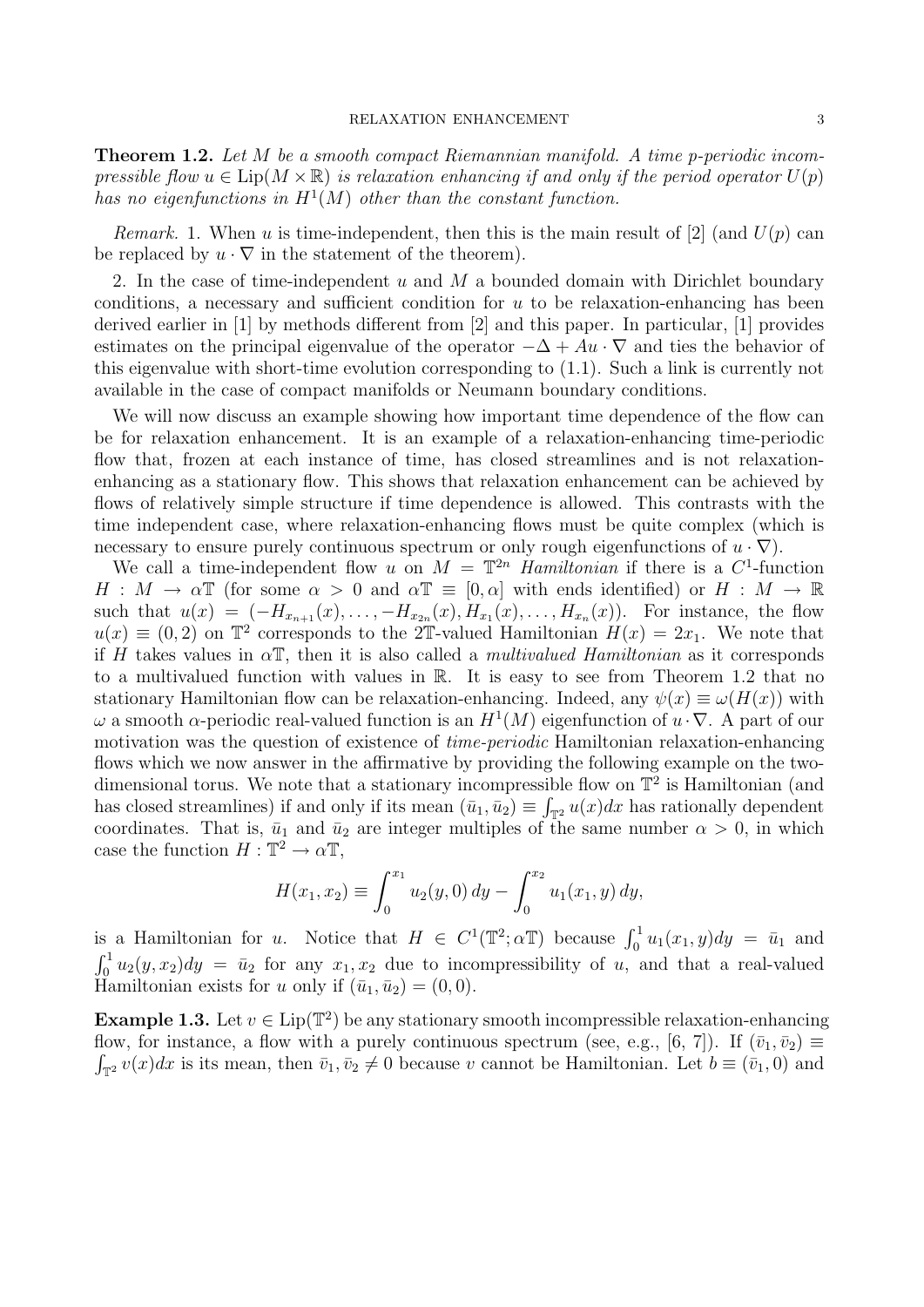consider the time- $\bar{v}_1^{-1}$ -periodic flow  $u(x,t) \equiv v(x + bt) - b$ . For any fixed time t the flow  $u(x, t)$  has mean  $(0, \bar{v}_2)$  and hence is Hamiltonian.

If now  $X'(t) = u(X(t), t)$  and  $Y'(t) = v(Y(t))$  with any  $X(0) = Y(0) = x \in \mathbb{T}^2$ , then  $Y(t) = X(t) + bt$ . This means that  $X(\bar{v}_1^{-1}) = Y(\bar{v}_1^{-1})$ , and so the period operator  $U_u(\bar{v}_1^{-1})$ for u equals  $U_v(\bar{v}_1^{-1}) \equiv e^{(-v\cdot \nabla)\bar{v}_1^{-1}}$ . Since  $U_v(\bar{v}_1^{-1})$  has no eigenfunctions in  $H^1(\mathbb{T}^2)$  because v is relaxation-enhancing, Theorem 1.2 shows that the flow  $u$  is also relaxation-enhancing.

Thus, we have

**Theorem 1.4.** There exists a time-periodic smooth incompressible flow u on  $\mathbb{T}^2$  which is relaxation-enhancing but for each  $t \in \mathbb{R}$ , the flow  $u(\cdot, t)$  is Hamiltonian.

Just as in [2], our main result can be formulated and proved in an abstract Hilbert space setting. Let Γ be a self-adjoint, positive, unbounded operator with a discrete spectrum on a separable Hilbert space H. Let  $0 < \lambda_1 \leq \lambda_2 \leq \ldots$  be the eigenvalues of Γ, and  $e_i$  the corresponding eigenvectors forming an orthonormal basis in  $H$ . The (homogeneous) Sobolev space  $H^m(\Gamma)$  associated with  $\Gamma$  is formed by all vectors  $\psi = \sum_j c_j e_j$  such that

$$
\|\psi\|_{H^m(\Gamma)} \equiv \sum_j \lambda_j^m |c_j|^2 < \infty.
$$

We use  $\langle \cdot, \cdot \rangle$  for the inner product in H and  $\|\cdot\|$  and  $\|\cdot\|_1$  for the norms in H and in  $H^1(\Gamma)$ , respectively. Note that  $H^2(\Gamma)$  is the domain  $D(\Gamma)$  of  $\Gamma$ .

Next, we assume that  $L(t)$  is a periodic family of self-adjoint operators on H (without loss of generality assume that the period is 1) which satisfies

Condition 1. There is  $C_0 < \infty$  such that for any  $t \in \mathbb{R}$  and any  $\psi \in H^1(\Gamma)$  we have

$$
||L(t)\psi|| \le C_0 ||\psi||_1. \tag{1.7}
$$

Let us also assume that the family  $L(t)$  generates a strongly continuous unitary group  $U(t)$ on H. That is, for each  $\psi_0 \in H$ ,  $\psi(t) \equiv U(t)\psi_0$  is a weak solution of

$$
\frac{d}{dt}\psi(t) = iL(t)\psi(t), \qquad \psi(0) = \psi_0.
$$
\n(1.8)

We let  $V \equiv U(1)$  be the (unitary) period operator and  $U(t, s) \equiv U(t)U(s)^*$ . Note that due to periodicity of  $L(t)$  we have

$$
U(t,s) = U(t - \lfloor s \rfloor, s - \lfloor s \rfloor) \tag{1.9}
$$

for any  $s, t \in \mathbb{R}$ . We will also assume

Condition 2. There is a function  $B \in L^{\infty}_{loc}(\mathbb{R})$  such that for any  $t, s \in \mathbb{R}$  and any  $\psi \in H^{1}(\Gamma)$ we have

$$
||U(t,s)\psi||_1 \le B(t-s)||\psi||_1 \tag{1.10}
$$

Notice that (1.7) and (1.10) together imply that if  $\psi_0 \in H^1(\Gamma)$ , then  $\psi(t) = U(t)\psi_0$  is a classical solution of (1.8) and belongs to  $H^1(\Gamma)$ .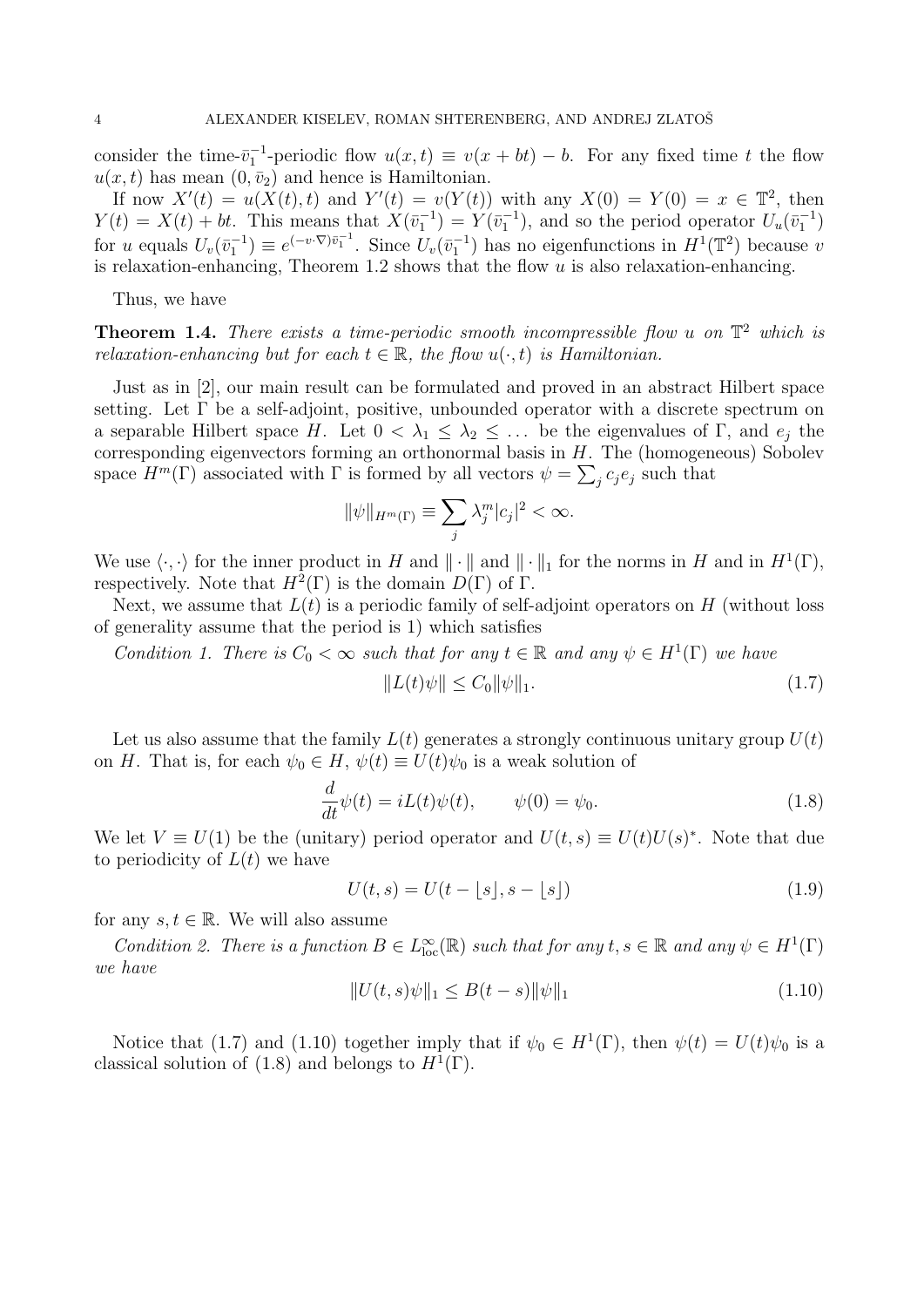We are now interested in the behavior of the solutions to the Bochner differential equation

$$
\frac{d}{dt}\phi^A(t) = iAL(At)\phi^A(t) - \Gamma\phi^A(t), \qquad \phi^A(0) = \phi_0
$$
\n(1.11)

with  $A \in \mathbb{R}$ . When  $H \equiv L^2(M) \oplus 1$  is the space of mean-zero functions from  $L^2(M)$ ,  $\Gamma \equiv -\Delta$ and  $L(t) \equiv iu(t) \cdot \nabla$  on H, then this is exactly (1.1).

**Definition 1.5.** We say that the family  $L(t)$  is relaxation-enhancing (with respect to Γ) if for any  $\tau, \delta > 0$  there is  $A_0 > 0$  such that for any  $A > A_0$  and any  $\phi_0 \in H$  with  $\|\phi_0\| = 1$ , the solution  $\phi^A(t)$  satisfies

$$
\|\phi^A(\tau)\| < \delta. \tag{1.12}
$$

We now have the following abstract version of Theorem 1.2.

**Theorem 1.6.** Assume Conditions 1 and 2. Then the periodic family  $L(t)$  is relaxationenhancing if and only if the unitary operator V has no eigenfunctions in  $H^1(\Gamma)$ .

Notice that Theorem 1.2 now follows directly from this result.

*Proof of Theorem 1.2.* As mentioned above, we let  $H \equiv L^2(M) \ominus 1$ , and  $\Gamma \equiv -\Delta$  and  $L(t) \equiv iu(t) \cdot \nabla$  restricted to H. Conditions 1 and 2 are now implied by Lipschitzness of u with  $C_0 \equiv ||u||_{\infty}$  and  $B(t) \equiv e^{|t||\nabla u||_{\infty}}$  (see [2]), and so Theorem 1.6 gives Theorem 1.2 for all  $\phi_0$  with  $\bar{\phi}_0 = 0$ . Since  $\bar{\phi}_0$  is conserved by (1.1), the result follows.

The final extension we discuss in this paper is to the case of porous medium equations, where  $\Delta \phi^A$  is replaced by  $\Delta (\phi^A)^q$ ,  $q>1$ . We discuss the setting and the result in Section 3. Acknowledgement. AK and RS have been supported in part by the NSF-DMS grant 0314129. AZ has been partially supported by the NSF-DMS grant 0632442. The authors thank Leonid Polterovich and Lenya Ryzhik for useful discussions, and the anonymous referee for suggestions that have improved the clarity of the present paper.

## 2. Proof of Theorem 1.6

In this section we prove Theorem 1.6. As in [2], we reformulate  $(1.11)$  as the small diffusion– long time problem

$$
\frac{d}{dt}\phi^{\epsilon}(t) = iL(t)\phi^{\epsilon}(t) - \epsilon \Gamma \phi^{\epsilon}(t), \qquad \phi^{\epsilon}(0) = \phi_0
$$
\n(2.1)

by setting  $\varepsilon \equiv A^{-1}$  and rescaling time by a factor of  $1/\epsilon$ . Notice that (1.12) now becomes

$$
\|\phi^{\epsilon}(\tau/\epsilon)\| < \delta. \tag{2.2}
$$

We first note the following existence and uniqueness result from [2].

**Lemma 2.1.** Assume that Condition 1 is fulfilled. Then for any  $\epsilon > 0$  and  $T > 0$ , there exists a unique solution  $\phi^{\epsilon}(t)$  of the equation (2.1) on [0, T] with initial data  $\phi_0 \in H^1(\Gamma)$ . This solution satisfies

$$
\phi^{\epsilon}(t) \in L^{2}([0,T], H^{2}(\Gamma)) \cap C([0,T], H^{1}(\Gamma)), \qquad \frac{d}{dt} \phi^{\epsilon}(t) \in L^{2}([0,T], H).
$$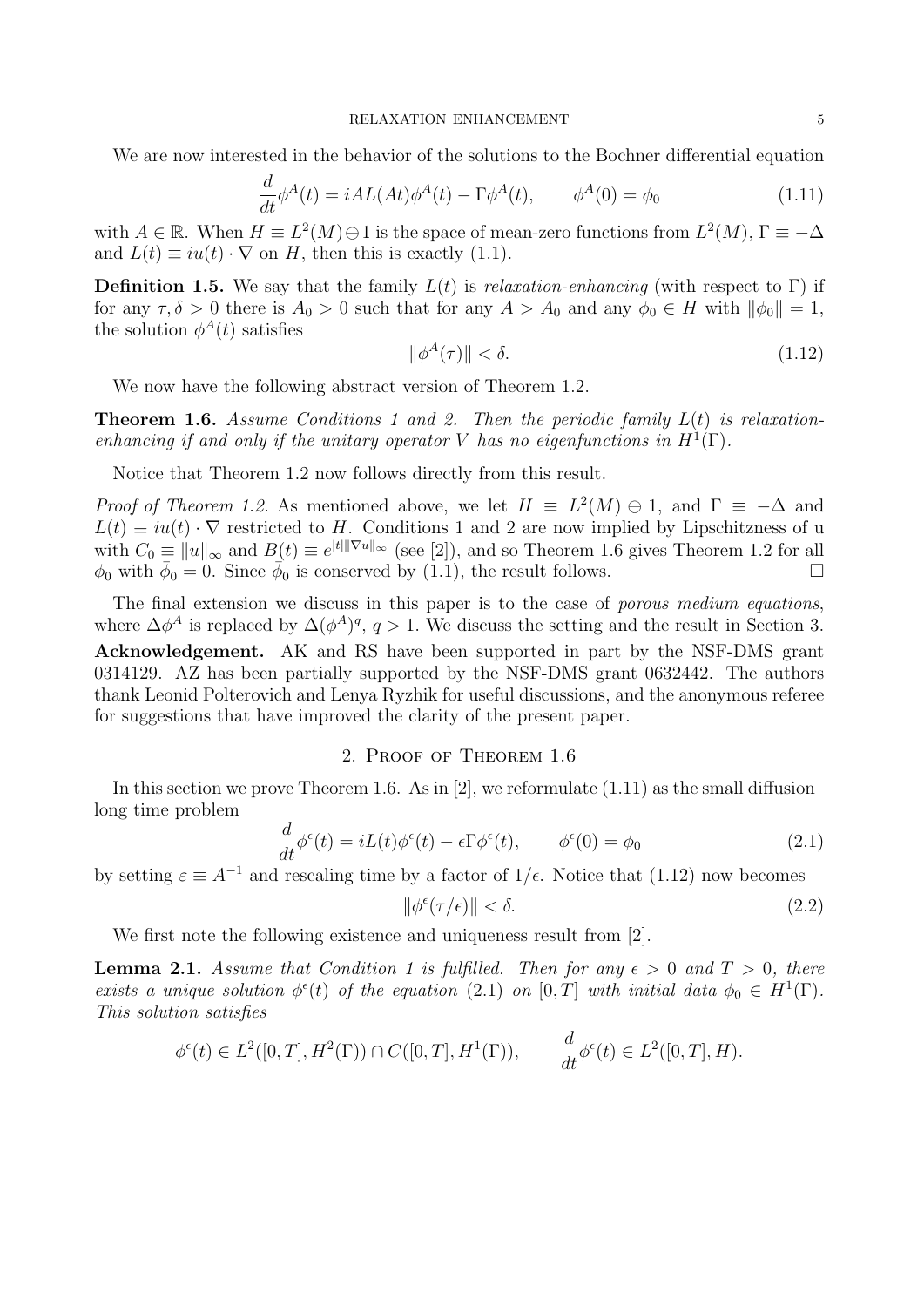Remarks. 1. The proof of Lemma 2.1 is standard and proceeds by constructing a weak solution using Galerkin approximations and then establishing uniqueness and regularity. We refer, for example, to Evans [5] where the construction is carried out for parabolic PDEs. Given Condition 1, this can be applied verbatim to the general case.

2. The result is also valid for initial data  $\phi_0 \in H$ , but the solution has rougher properties on intervals containing  $t = 0$ , namely

$$
\phi^{\epsilon}(t) \in L^{2}([0,T], H^{1}(\Gamma)) \cap C([0,T], H^{-1}(\Gamma)), \qquad \frac{d}{dt} \phi^{\epsilon}(t) \in L^{2}([0,T], H^{-1}(\Gamma)).
$$

Existence of a rougher solution can also be derived from general semigroup theory, by checking that  $iL-\epsilon\Gamma$  satisfies the conditions of the Hille-Yosida theorem and thus generates a strongly continuous contraction semigroup in  $H$  (see, e.g. [4]).

*Proof of Theorem 1.6.* Let us first assume that  $V\psi = e^{iE}\psi$  for some  $\psi \in H^1(\Gamma)$ ,  $\|\psi\| = 1$ . We will then show that the family  $L(t)$  is not relaxation-enhancing. For  $\varepsilon \geq 0$  let  $\phi^{\epsilon}(t)$  be the solution of (2.1) with  $\phi^{\epsilon}(0) = \psi$ . Then we have

$$
\left| \frac{d}{dt} \langle \phi^{\epsilon}(t), \phi^0(t) \rangle \right| = \epsilon |\langle \Gamma \phi^{\epsilon}(t), \phi^0(t) \rangle| \le \frac{\epsilon}{2} (\|\phi^{\epsilon}(t)\|_1^2 + \|\phi^0(t)\|_1^2). \tag{2.3}
$$

By multiplying equation (2.1) by  $\phi^{\epsilon}(t)$  and integrating in time we obtain

$$
2\epsilon \int_{0}^{\infty} \|\phi^{\epsilon}(t)\|_{1}^{2} dt \le \|\phi^{\epsilon}(0)\|^{2} = 1.
$$
 (2.4)

Now  $V^n \psi = e^{inE} \psi$  and periodicity of  $L(t)$  imply  $\phi^0(n+t) = e^{inE} \phi(t)$  for  $n \in \mathbb{Z}$  and so due to Condition 2,

$$
\int_{0}^{\tau/\epsilon} \|\phi^{0}(t)\|_{1}^{2}dt = \sum_{n=0}^{\lfloor \tau/\epsilon \rfloor - 1} \int_{0}^{1} \|\phi^{0}(t)\|_{1}^{2}dt + \int_{0}^{\{\tau/\epsilon\}} \|\phi^{0}(t)\|_{1}^{2}dt \leq \frac{\tau}{\epsilon}B_{1}^{2} \|\psi\|_{1}^{2}
$$
(2.5)

with

$$
B_1 \equiv \sup_{t \in [0,1]} B(t),\tag{2.6}
$$

where  $x \mid x$  and  $\{x\}$  are the integer and fractional parts of x. Substituting (2.4) and (2.5) into (2.3) we obtain after integration

$$
|\langle \phi^{\epsilon}(\tau/\epsilon), \phi^0(\tau/\epsilon) \rangle| \ge \langle \phi^{\epsilon}(0), \phi^0(0) \rangle - \frac{1}{4} - \frac{\tau}{2} B_1^2 ||\psi||_1^2 = \frac{3}{4} - \frac{\tau}{2} B_1^2 ||\psi||_1^2.
$$

Thus for  $\tau \leq B_1^{-2} \|\psi\|_1^{-2}$  we have  $\|\phi^{\epsilon}(\tau/\epsilon)\| \geq 1/4$  for any  $\epsilon$ , and hence the family  $L(t)$  is not relaxation-enhancing.

Let us now assume that none of the eigenfunctions of V belong to  $H^1(\Gamma)$ . We will then show that the family  $L(t)$  is relaxation-enhancing. We start with some auxiliary lemmas.

**Lemma 2.2.** Suppose that for all 
$$
t \in (a, b)
$$
 we have  $\|\phi^{\epsilon}(t)\|_{1}^{2} \ge N \|\phi^{\epsilon}(t)\|^{2}$ . Then  

$$
\|\phi^{\epsilon}(b)\|^{2} \le e^{-2\epsilon N(b-a)} \|\phi^{\epsilon}(a)\|^{2}.
$$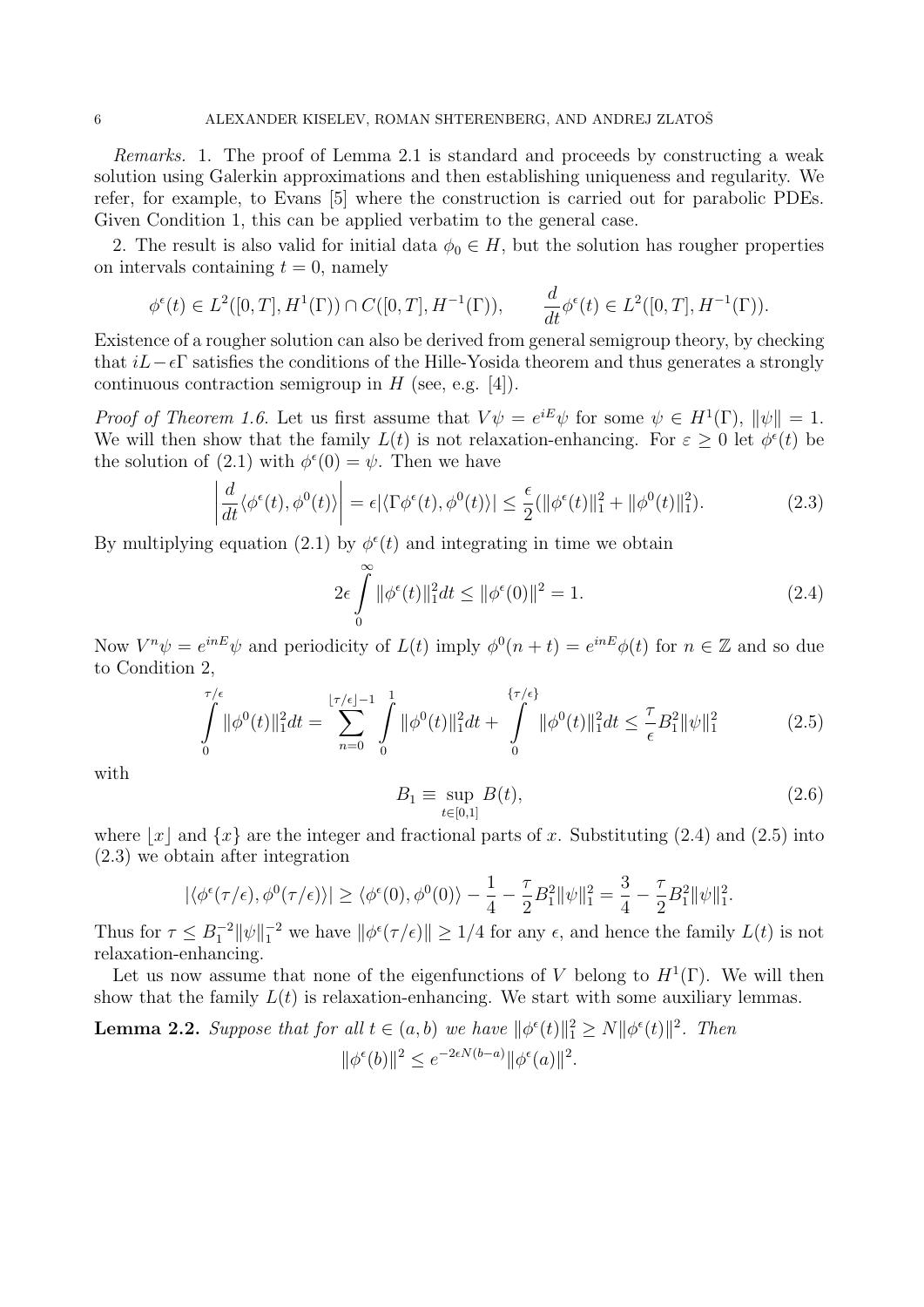Proof. This follows immediately from

$$
\frac{d}{dt} \|\phi^{\epsilon}\|^{2} = 2\Re\langle\phi^{\epsilon}, \phi^{\epsilon}_{t}\rangle = -2\langle\phi^{\epsilon}, \epsilon\Gamma\phi^{\epsilon}\rangle = -2\epsilon \|\phi^{\epsilon}\|_{1}^{2} \le -2\epsilon N \|\phi^{\epsilon}(t)\|^{2}
$$
\n(2.7)

and integration in time.

This lemma shows that as long as the  $H^1(\Gamma)$ -norm of  $\phi^{\epsilon}$  stays large, its H-norm will decay rapidly relative to  $e^{-\epsilon t}$  (which is what we need to establish (2.2)). We next need to consider the case when  $\|\phi^{\epsilon}(\tau_0)\|_{1}^{2} \leq N \|\phi^{\epsilon}(\tau_0)\|^{2}$  for some  $\tau_0$ . First we show that in this case the evolution (2.1) will stay for some time relatively close (with respect to  $\epsilon$ ) to the "free" evolution  $U(t, \tau_0)\phi(\tau_0)$ .

**Lemma 2.3.** Let  $\phi^{\epsilon}(t)$  and  $\phi^{0}(t)$  be solutions of the equation (2.1) with  $\phi^{\epsilon}(\tau_0) = \phi^{0}(\tau_0)$  $\phi_0 \in H^1(\Gamma)$ . Then for any  $\tau \geq 0$  we have

$$
\|\phi^{\epsilon}(\tau_0 + \tau) - \phi^0(\tau_0 + \tau)\|^2 \le \frac{\epsilon}{2} \|\phi_0\|_1^2 \int_0^{\tau} B(t)^2 dt.
$$

Proof. Regularity guaranteed by Conditions 1 and 2 and Lemma 2.1 allows us to multiply the equation

$$
(\phi^{\epsilon} - \phi^0)' = iL(t)(\phi^{\epsilon} - \phi^0) - \epsilon \Gamma \phi^{\epsilon}
$$

by  $\phi^{\epsilon} - \phi^0$ . We obtain

$$
\frac{d}{dt} \|\phi^{\epsilon}(t) - \phi^{0}(t)\|^{2} \leq 2\epsilon (\|\phi^{\epsilon}(t)\|_{1} \|\phi^{0}(t)\|_{1} - \|\phi^{\epsilon}(t)\|_{1}^{2}) \leq \frac{\epsilon}{2} \|\phi^{0}(t)\|_{1}^{2} \leq \frac{\epsilon}{2} B(t - \tau_{0})^{2} \|\phi_{0}\|_{1}^{2},
$$

with the last inequality using Condition 2. Integration in time now gives the result.  $\Box$ 

We now need to obtain suitable estimates on the free evolution. We denote by  $P_c$  the orthogonal projection in  $H$  on the continuous spectral subspace of the unitary operator V and by  $P_p = I - P_c$  the orthogonal projection on the pure point spectral subspace of V. We also denote by  $P_N$  the orthogonal projection onto the subspace of H generated by eigenfunctions of Γ belonging to eigenvalues  $\lambda_1, \ldots, \lambda_N$ . Note that  $P_N$  is a compact operator because  $\Gamma$  has a discrete spectrum.

**Lemma 2.4.** Let C be any compact operator. Then the operator norm

$$
\left\| \frac{1}{T} \int_0^T U(t)^* C U(t) P_c dt \right\| \to 0 \quad \text{as } T \to \infty.
$$

*Proof.* Denote  $D = |T|$ . We have

$$
\left\| \frac{1}{T} \int_0^T U^*(t) C U(t) P_c dt \right\| = \left\| \int_0^1 \frac{1}{D} \sum_{n=1}^D (V^*)^{n-1} U(t)^* C U(t) V^{n-1} P_c dt \right\| + O(D^{-1}).
$$

By the dominated convergence theorem it is sufficient to prove that for any  $t \in [0, 1]$ 

$$
\left\| \frac{1}{D} \sum_{n=1}^{D} (V^*)^{n-1} U(t)^* C U(t) V^{n-1} P_c \right\| \to 0 \quad \text{as } D \to \infty.
$$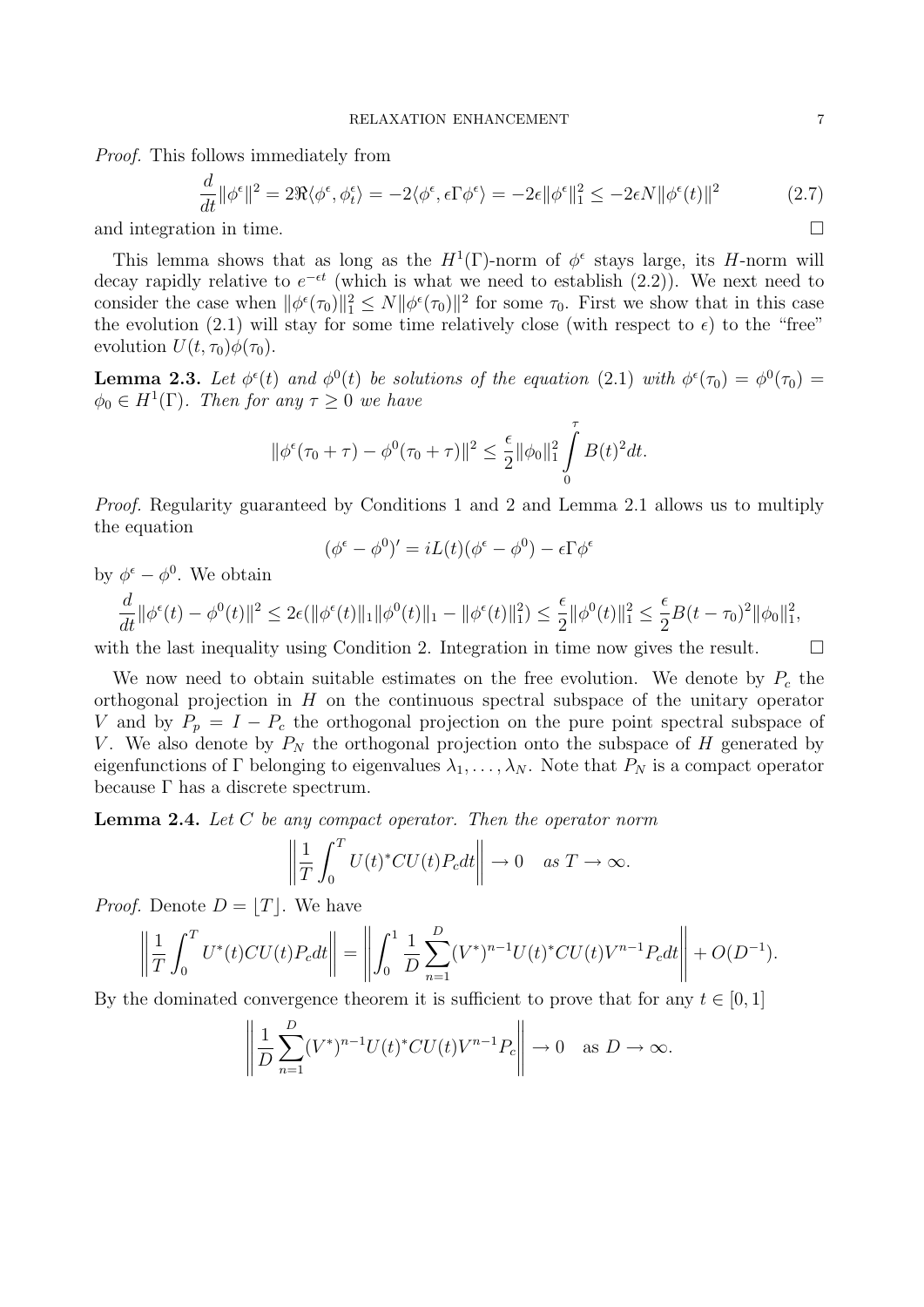The operator  $\tilde{C} = U(t)^*CU(t)$  is compact, so we can reduce the problem to the case of  $\tilde{C}$ being rank 1. The proof in this case is identical to that of Theorem 5.8 in [3] with integrals replaced by sums.

Compactness of  $P_N$  and  $||P_N U(t) P_c \phi||^2 = \langle P_c \phi, U(t)^* P_N U(t) P_c \phi \rangle$  now gives

Corollary 2.5. For any N and  $\sigma > 0$  there exists  $T_c(N, \sigma)$  such that for any  $T \ge T_c(N, \sigma)$ and any  $\phi \in H$  with  $\|\phi\| = 1$  we have

$$
\frac{1}{T} \int_0^T \|P_N U(t) P_c \phi\|^2 dt \le \sigma.
$$

Next we consider the free evolution of  $P_p\phi$ .

**Lemma 2.6.** Let  $K \subset S \equiv \{\phi \in H : ||\phi|| = 1\}$  be a compact set. Consider the set  $K_1 \equiv \{\phi \in K : ||P_p\phi|| \geq 1/2\}$ . Then for any  $\Omega > 0$  we can find  $N_p(\Omega, K)$  and  $T_p(\Omega, K)$ such that for any  $N \ge N_p(\Omega, K)$ , any  $T \ge T_p(\Omega, K)$ , and any  $\phi \in K_1$  we have

$$
\frac{1}{T} \int_0^T \|P_N U(t) P_p \phi\|_1^2 dt \ge \Omega.
$$

*Proof.* Notice that with  $D = |T|$ ,

$$
\frac{1}{T} \int_0^T \|P_N U(t) P_p \phi\|_1^2 dt \ge \int_0^1 \frac{1}{D+1} \sum_{n=1}^D \|P_N U(t) V^{n-1} P_p \phi\|_1^2 dt.
$$
 (2.8)

The proof will now follow from

**Lemma 2.7.** For any fixed  $t \in [0,1]$  there are  $N_p(t, \Omega, K)$  and  $D_p(t, \Omega, K)$  such that for any  $N \geq N_p(t, \Omega, K)$ , any  $D \geq D_p(t, \Omega, K)$ , and any  $\phi \in K_1$  we have

$$
\frac{1}{D+1} \sum_{n=1}^{D} \| P_N U(t) V^{n-1} P_p \phi \|_1^2 \ge 2\Omega.
$$
 (2.9)

*Proof.* Denote by  $e^{iE_j}$  the eigenvalues of V (distinct, without repetitions) and by  $Q_j$  the orthogonal projection on the space spanned by the eigenfunctions corresponding to  $e^{iE_j}$ . Then (2.9) can be rewritten as

$$
\sum_{j,l} \frac{e^{i(E_j - E_l)D} - 1}{(e^{i(E_j - E_l)} - 1)(D + 1)} \langle \Gamma P_N U(t) Q_j \phi, P_N U(t) Q_l \phi \rangle \ge 2\Omega
$$

with the fraction equal to  $D/(D+1)$  when  $j=l$ . The rest of the proof is identical to that of Lemma 3.3 from [2] with  $Q_i$  replaced by  $U(t)Q_i$  and integrals replaced by sums, provided we can show that  $U(t)Q_j\phi \notin H^1(\Gamma)$  whenever  $Q_j\phi \neq 0$ . But this is true because if  $U(t)Q_j\phi \in$  $H^1(\Gamma)$ , then  $VQ_j \phi = U(1,t)U(t)Q_j \phi \in H^1(\Gamma)$  by Condition 2, which is a contradiction with the assumption that V has no eigenfunctions in  $H^1(\Gamma)$  (unless  $Q_j \phi = 0$ ).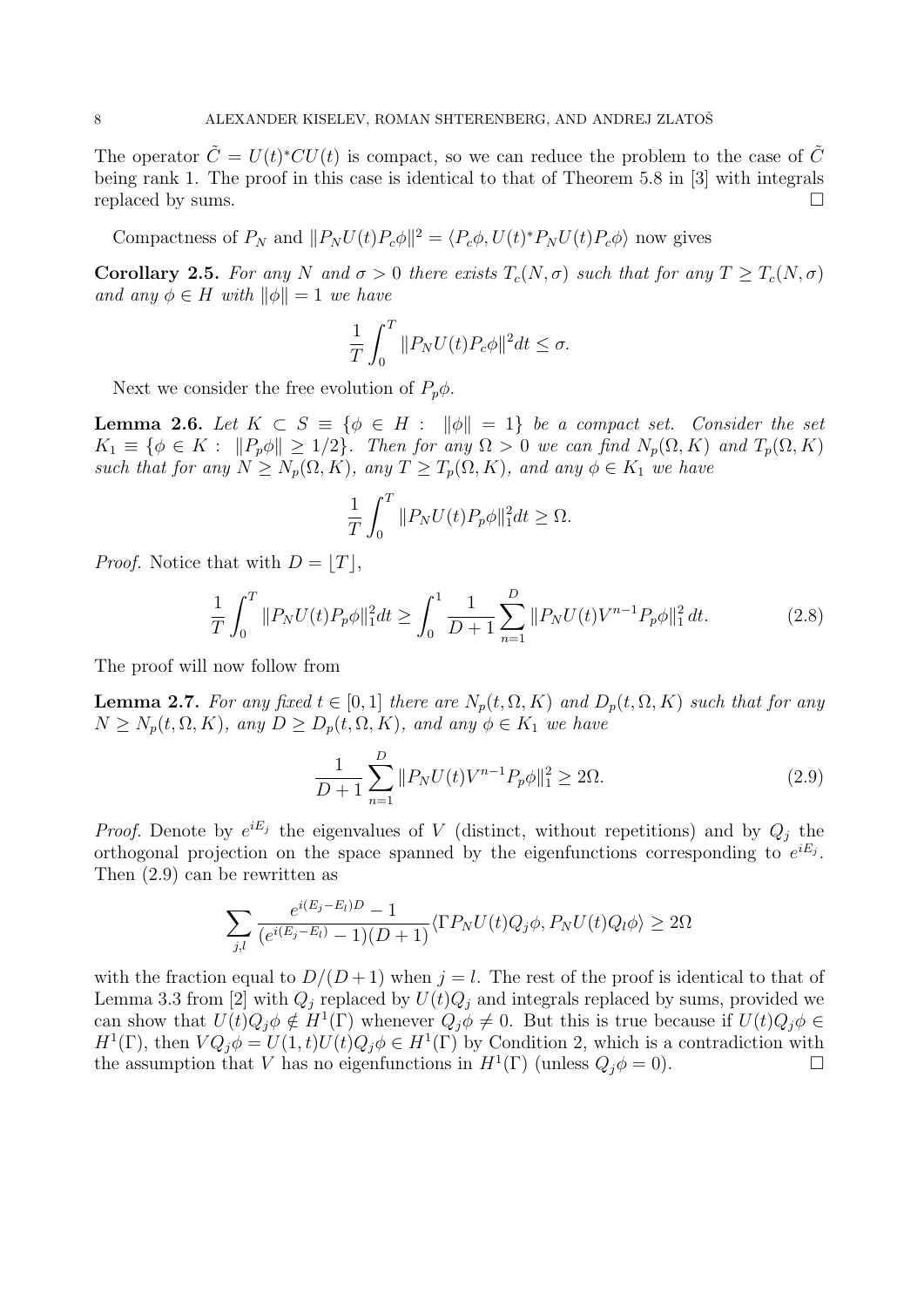Using (2.8) and (2.9), it is now easy to finish the proof of Lemma 2.6. Indeed, one only needs to choose  $N_p(\Omega, K)$  and  $T_p(\Omega, K)$  to be larger than  $N_p(t, \Omega, K)$  and  $D_p(t, \Omega, K)$  for all  $t \in E$  with  $E \subset [0, 1]$  some set of measure 1/2. This is possible because  $N_p(t, \Omega, K)$  and  $D_p(t, \Omega, K)$  are finite for each t.

We can now proceed with the proof of Theorem 1.6. Recall that we assume that V has no eigenfunctions in  $H^1(\Gamma)$ . Given  $\tau, \delta > 0$ , we choose M large enough, so that  $e^{-\lambda_M \tau/160} < \delta$ . Define the sets  $K \equiv \{ \phi \in S : ||\phi||_1^2 \leq B_1^2 \lambda_M \} \subset S$  and as before,  $K_1 \equiv \{ \phi \in K : ||P_p \phi|| \geq$ 1/2} (recall that  $B_1$  is from (2.6)). Choose N so that  $N \geq M$  and  $N \geq N_p(5\lambda_M, K)$  from Lemma 2.6. Define

$$
\tau_1 \equiv \max\{T_p(5\lambda_M, K), T_c(N, \frac{\lambda_M}{20\lambda_N}), 1\},\
$$

where  $T_p$  is from Lemma 2.6 and  $T_c$  from Corollary 2.5. Finally, choose  $\epsilon_0 > 0$  so that  $\tau_1 + 1 < \tau/2\epsilon_0$ , and

$$
\epsilon_0 \int_0^{\tau_1+1} B(t)^2 dt \le \frac{1}{20\lambda_N},
$$

where  $B(t)$  is from Condition 2.

Take any  $\epsilon < \epsilon_0$ . If we have  $\|\phi^{\epsilon}(s)\|_1^2 \geq \lambda_M \|\phi^{\epsilon}(s)\|^2$  for all  $s \in [0, \tau/2\epsilon]$  then Lemma 2.2 implies that  $\|\phi^{\epsilon}(\tau/2\epsilon)\|^2 \leq e^{-\lambda_M \tau} \leq \delta$  by the choice of M and we are done. Otherwise, let  $\tau_0$  be the first time in the interval  $[0, \tau/2\epsilon]$  such that  $\|\phi^\epsilon(\tau_0)\|_1^2 \leq \lambda_M \|\phi^\epsilon(\tau_0)\|^2$ . We now let  $\phi^0(t) \equiv U(t, \tau_0) \phi^{\varepsilon}(\tau_0)$  solve (2.1) with initial condition  $\phi^0(\tau_0) = \phi^{\varepsilon}(\tau_0)$ . Lemma 2.3 then gives

$$
\|\phi^{\epsilon}(t) - \phi^{0}(t)\|^{2} \le \frac{\lambda_{M}}{40\lambda_{N}} \|\phi^{\epsilon}(\tau_{0})\|^{2}
$$
\n(2.10)

for all  $t \in [\tau_0, \lceil \tau_0 \rceil + \tau_1]$ . We also have

$$
\|\phi^{0}(\lceil \tau_{0} \rceil)\|_{1}^{2} \leq B_{1}^{2}\lambda_{M} \|\phi^{\epsilon}(\tau_{0})\|^{2} = B_{1}^{2}\lambda_{M} \|\phi^{0}(\lceil \tau_{0} \rceil)\|^{2}
$$

by Condition 2 and so  $\phi^0(\lceil \tau_0 \rceil) / ||\phi^0(\lceil \tau_0 \rceil) || \in K$ .

We now claim that the following estimate holds:

$$
\|\phi^{\epsilon}(\lceil \tau_0 \rceil + \tau_1) \|^2 \le e^{-\lambda_M \epsilon \tau_1/20} \|\phi^{\epsilon}(\tau_0)\|^2. \tag{2.11}
$$

Indeed, given our choice of  $\tau_1$ , Corollary 2.5, Lemma 2.6, (2.10), and  $U(t+\lceil \tau_0 \rceil, \lceil \tau_0 \rceil) = U(t)$ , the proof is the same as that of the almost identical estimate (3.8) in [2] (which has  $\tau_0$  in place of  $[\tau_0]$ ). The idea of the proof is as follows. If  $||P_p\phi^0([\tau_0])||^2 \leq \frac{1}{4}$  $\frac{1}{4} \|\phi^0(\lceil \tau_0 \rceil)\|^2$  (and so  $||P_c\phi^0(\lceil \tau_0 \rceil)||^2 \geq \frac{3}{4}$  $\frac{3}{4} \|\phi^0([\tau_0])\|^2$ , then Corollary 2.5 ensures that for  $t \in [[\tau_0], [\tau_0] + \tau_1]$ , on average,  $||P_N P_c \phi^0(t)||^2 \ll ||\phi^0([\tau_0])||^2$  and hence  $||(I - P_N)\phi^0(t)||^2 \sim ||\phi^0([\tau_0])||^2 = ||\phi^{\varepsilon}(\tau_0)||^2$ . Then (2.10) gives the same for  $||(I-P_N)\phi^{\varepsilon}(t)||^2$ , meaning that  $||\phi^{\varepsilon}(t)||_1^2 \gtrsim \lambda_M ||\phi^{\varepsilon}(\tau_0)||^2$  on average and yielding (2.11) via (2.7). If, on the other hand,  $||P_p\phi^0([\tau_0])||^2 \ge \frac{1}{4}$  $\frac{1}{4} ||\phi^{0}(\lceil \tau_{0} \rceil)||^{2}$ , then Lemma 2.6 together with Corollary 2.5 show that for the same t, on average,  $||P_N P_p \phi^0(t)||_1^2 \gg$  $\lambda_M \|\phi^0(\lceil \tau_0 \rceil) \|^{2} \gg \|P_N P_c \phi^0(t) \|_{1}^{2}$ . This means  $\|P_N \phi^0(t) \|_{1}^{2} \gtrsim \lambda_M \|\phi^{\varepsilon}(\tau_0) \|^{2}$  on average, so that (2.10) yields  $||P_N\phi^{\varepsilon}(t)||_1^2 \gtrsim \lambda_M ||\phi^{\varepsilon}(\tau_0)||^2$  and (2.11) follows again from (2.7).

This means that we have for the chosen  $\tau_0$ ,

$$
\|\phi^{\epsilon}(\tau_0 + \tau_1 + 1)\|^2 \le \|\phi^{\epsilon}(\tau_0 + \tau_1)\|^2 \le e^{-\lambda_M \epsilon \tau_1/20} \|\phi^{\epsilon}(\tau_0)\|^2 \le e^{-\lambda_M \epsilon (\tau_1 + 1)/40} \|\phi^{\epsilon}(\tau_0)\|^2, (2.12)
$$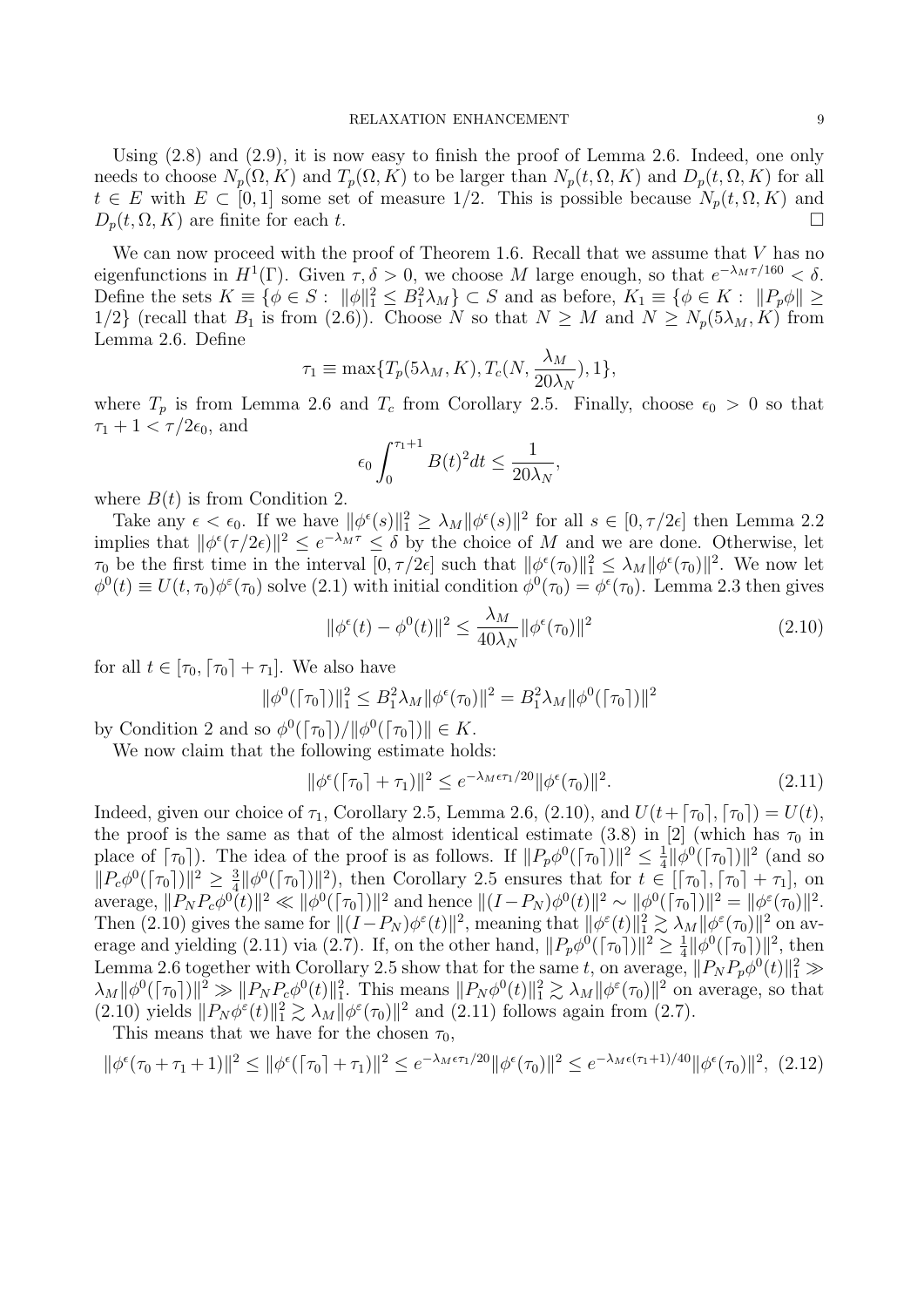where we used (2.7) in the first inequality. The same method can be repeated with  $\tau_0$  replaced by the first time after  $\tau_0 + \tau_1 + 1$  at which  $\|\phi^{\epsilon}(t)\|_1^2 \leq \lambda_M \|\phi^{\epsilon}(t)\|^2$ , etc. On the other hand, for any interval  $I = [a, b]$  such that  $\|\phi^{\epsilon}(t)\|_{1}^{2} \geq \lambda_{M} \|\phi^{\epsilon}(t)\|_{1}^{2}$  on I, we have by Lemma 2.2 that

$$
\|\phi^{\epsilon}(b)\|^2 \le e^{-2\lambda_M \epsilon(b-a)} \|\phi^{\epsilon}(a)\|^2. \tag{2.13}
$$

Combining all the decay factors gained from (2.12) and (2.13), and using  $\tau_1 + 1 < \tau/2\epsilon$ , we find that there exists  $\tau_2 \in [\tau/2\epsilon, \tau/\epsilon]$  such that

$$
\|\phi^{\epsilon}(\tau_2)\|^2 \le e^{-\lambda_M \epsilon \tau_2/40} \le e^{-\lambda_M \tau/80} < \delta^2
$$

by our choice of M. Then (2.7) gives  $\|\phi^{\epsilon}(\tau/\epsilon)\| \leq \|\phi^{\epsilon}(\tau_2)\| < \delta$ , thus finishing the proof of Theorem 1.6.  $\Box$ 

### 3. Relaxation for the porous medium equation

In this section, we indicate how to generalize our results on relaxation enhancement to some nonlinear equations. The arguments of the previous section and [2] are sufficiently robust to remain applicable in this more general setting. Here we focus on the case of the porous medium equation with advection

$$
\frac{d}{dt}\phi^A(x,t) + Au(x, At) \cdot \nabla \phi^A(x,t) = \Delta(\phi^A(x,t))^q, \qquad \phi^A(x,0) = \phi_0(x), \tag{3.1}
$$

with  $q > 1$  and on a smooth compact Riemannian manifold M without boundary. We restrict our considerations to initial data  $\phi_0$  which are positive and bounded:  $0 < h \leq \phi_0(x) \leq h^{-1}$ . This is the physically relevant case, and such choice of data also ensures uniform parabolicity. We refer to [8] (which mainly concentrates on (3.1) without the advection term) for the overview of history, basic properties, and applications of the equation (3.1). In particular, a unique classical solution to (3.1) exists under our assumptions on the initial data provided  $u \in C^{\infty}(M \times \mathbb{R})$  (see [8, Section 3.1] and references therein).

We again define relaxation-enhancing flows via Definition 1.1 but this time with the initial data also satisfying  $h \leq \phi_0 \leq h^{-1}$  for some  $h > 0$ , and  $A_0$  can additionally depend on h. Notice that the mean  $\bar{\phi}^A = \bar{\phi}_0$  of the solution is again preserved by the evolution (3.1). We now have

Theorem 3.1. Let M be a smooth compact Riemannian manifold. Consider equation (3.1) with real-valued positive initial data bounded away from 0 and  $\infty$ . A time p-periodic incompressible flow  $u \in C^{\infty}(M \times \mathbb{R})$  is relaxation enhancing for (3.1) if and only if the period operator  $U(p)$  has no eigenfunctions in  $H^1(M)$  other than the constant function.

Remarks. 1. The same result also holds in the case of the generalized porous medium equation with advection

$$
\frac{d}{dt}\phi^A(x,t) + Au(x, At) \cdot \nabla \phi^A(x,t) = \Delta \Psi(\phi^A(x,t)), \qquad \phi^A(x,0) = \phi_0(x), \qquad (3.2)
$$

where  $\Psi$  is any smooth increasing function with  $\Psi(0) = 0$  and  $\Psi'$  bounded away from zero on each interval  $[h, h^{-1}], h > 0.$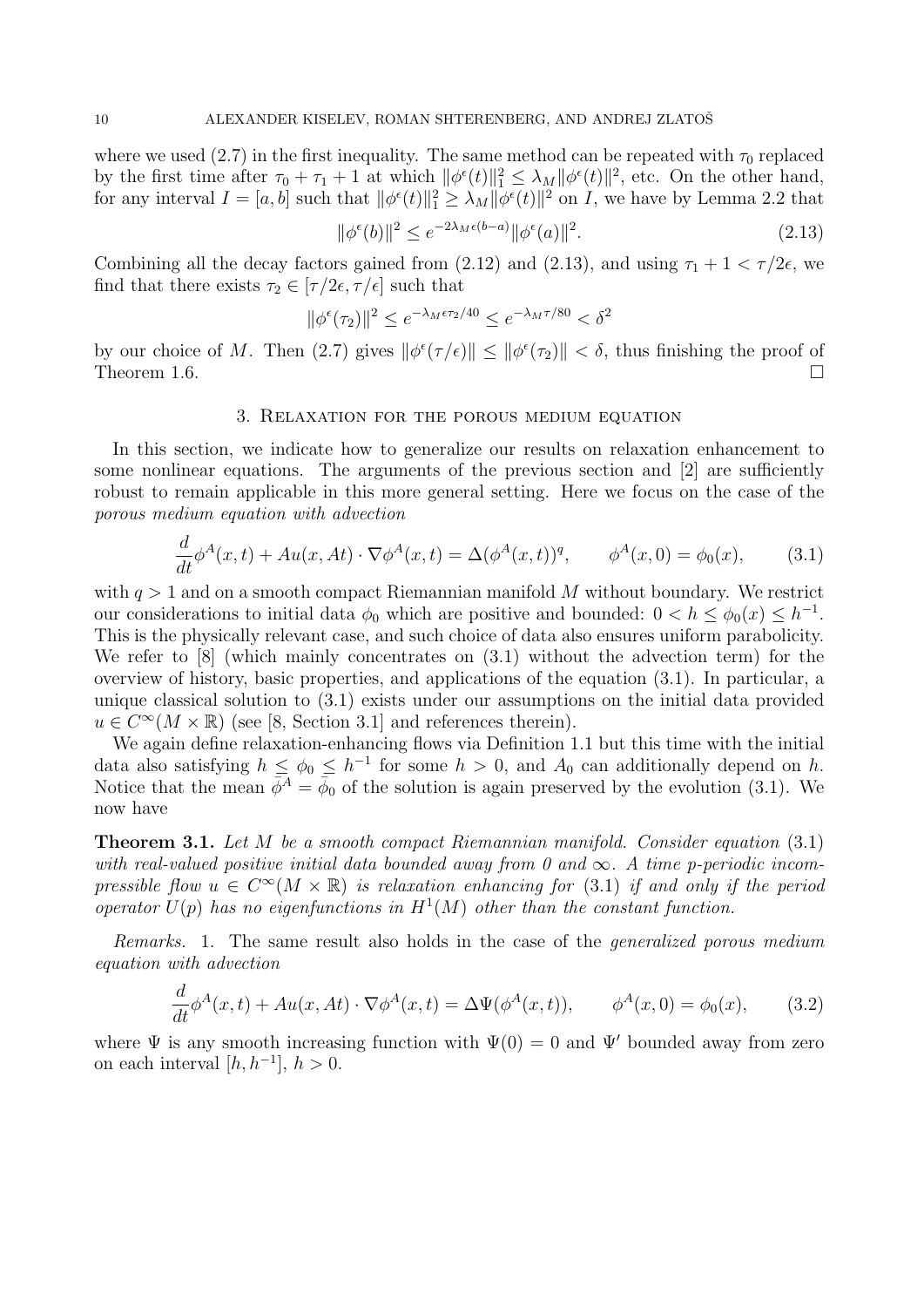2. Similarly to Theorem 1.2, this theorem can be stated in a more abstract form. We do not pursue this more general formulation here since it requires a number of technical assumptions. The role of the  $H^1(\Gamma)$ -norm is then typically played by an expression derived from the nonlinear term. In our case this expression is  $\int \psi^{q-1} |\nabla \psi|^2 dx$  which is equivalent to the  $H^1(\Gamma)$ -norm for all  $h \leq \psi \leq h^{-1}$  (and  $h \leq \phi^{\epsilon}(t) \leq h^{-1}$  is guaranteed by  $h \leq \phi_0 \leq h^{-1}$ and the maximum principle).

Proof. Most of the proof is parallel to that of Theorem 1.2 and Theorem 1.6, so we just indicate the necessary changes. Let us switch to the equivalent small-diffusion formulation

$$
\frac{d}{dt}\phi^{\epsilon}(x,t) + u(x,t)\cdot \nabla \phi^{\epsilon}(x,t) = \epsilon \Delta(\phi^{\epsilon}(x,t))^q, \qquad \phi^{\epsilon}(x,0) = \phi_0(x). \tag{3.3}
$$

If  $\psi$  is a nonconstant  $H^1$  eigenfunction of  $U(p)$ , assume that  $\psi$  is bounded by  $M < \infty$ (otherwise consider  $arg(\psi)$  min ${\{\psi, M\}}$  instead, which is an  $H^1$  eigenfunction of  $U(p)$  with the same eigenvalue). Without loss of generality assume  $\Re \psi \neq 0$  and define  $\phi_0 \equiv m(\Re \psi + 2M)$ where  $m > 0$  is such that  $\|\phi_0 - \bar{\phi}_0\| = 1$ . Now  $h \leq \phi_0 \leq h^{-1}$  for some  $h > 0$ , and let  $\phi^0(t)$ and  $\phi^{\epsilon}(t)$  solve (3.3). It is easy to see that  $\phi^{0}(t) = m(\Re \psi^{0}(t) + 2M) \geq h$ , where  $\psi^{0}(t)$  solves (3.3) with  $\varepsilon = 0$  and initial condition  $\psi$ . As a result we have

$$
\|\nabla \phi^{0}(t)\| \leq m \|\nabla \psi^{0}(t)\| \leq m B_{1} \|\nabla \psi^{0}(\lfloor t \rfloor)\| = m B_{1} \|\nabla \psi\|.
$$

Instead of (2.3) in the proof of Theorem 1.6 we now obtain

$$
\left| \frac{d}{dt} \langle \phi^{\epsilon}(t) - \bar{\phi}_0, \phi^0(t) - \bar{\phi}_0 \rangle \right| \leq \frac{\epsilon q}{2} \left( \int_M (\phi^{\epsilon})^{q-1} |\nabla \phi^{\epsilon}|^2 dx + \int_M (\phi^{\epsilon})^{q-1} |\nabla \phi^0|^2 dx \right).
$$

Similarly to (2.4), we have

$$
2\epsilon q\int_0^\infty \int_M (\phi^\epsilon)^{q-1}|\nabla\phi^\epsilon|^2\,dxdt\leq 1.
$$

Since  $|\phi^{\epsilon}| \leq h^{-1}$ , (2.5) carries over without changes and we obtain

$$
|\langle \phi^{\epsilon}(\tau/\epsilon) - \bar{\phi}_0, \phi^0(\tau/\epsilon) - \bar{\phi}_0 \rangle| \ge 1 - \frac{1}{4} - \frac{\tau q}{2} h^{1-q} m^2 B_1^2 ||\nabla \psi||^2,
$$

from which lack of relaxation enhancement follows.

The only argument in the proof of the opposite implication that requires a slight adjustment is Lemma 2.3, where we now have

$$
\frac{d}{dt} ||\phi^{\epsilon}(t) - \phi^{0}(t)||^{2} \leq 2\epsilon \int_{M} \Delta(\phi^{\epsilon})^{q} (\phi^{\epsilon} - \phi^{0}) dx
$$
\n
$$
\leq 2\epsilon q \left( \int_{M} (\phi^{\epsilon})^{q-1} |\nabla \phi^{\epsilon}|^{2} dx \right)^{1/2} \left( \int_{M} (\phi^{\epsilon})^{q-1} |\nabla \phi^{0}|^{2} dx \right)^{1/2} - 2\epsilon q \int_{M} (\phi^{\epsilon})^{q-1} |\nabla \phi^{\epsilon}|^{2} dx
$$
\n
$$
\leq \frac{\epsilon q}{2} \int_{M} (\phi^{\epsilon})^{q-1} |\nabla \phi^{0}|^{2} dx
$$
\n
$$
\leq \frac{\epsilon q h^{1-q}}{2} B(t - \tau_{0})^{2} ||\nabla \phi_{0}||^{2}.
$$